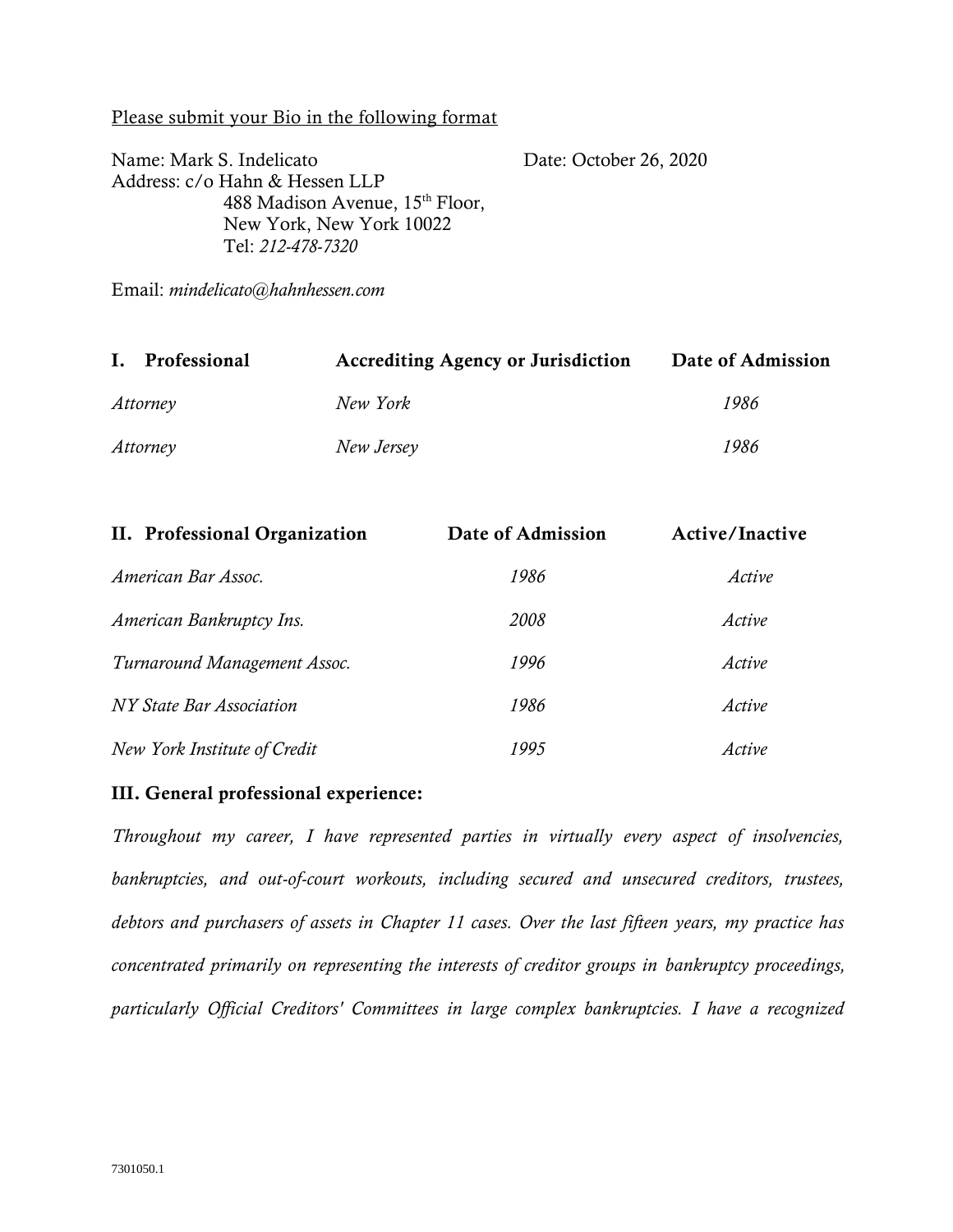*talent in working with all sides to ensure that even in troubled situations, the interests of my clients are maximized.*

*I served as Creditors' Committee counsel in many of the largest subprime mortgage bankruptcies, including New Century TRS Holdings, Inc. and American Home Mortgage Corp. as well as the largest hotel bankruptcy ever filed, Extended Stay, Inc. Other Creditors' Committee representations of note include Lucky's Markets Inc., Cosmoledo, LLC, Gymboree Corporation Inc., Vertellus Specialties, Inc., Reichhold Holdings U.S., Inc., Hancock Fabrics, Inc., AWI Delaware, Inc., Loehmann's Holdings, Inc., Crabtree & Evelyn Ltd., MPC Computers, HQ Global Workplaces, Inc., Teleglobe Communications Corp., Pillowtex Corporation, Cone Mills Corporation and Petrie Retail, Inc. My depth of skill transcends industries and sectors, delivering results using the full range of bankruptcy tools, from plan confirmations to Section 363 asset sales to liquidations.*

*I was Global Chairman and President (in 2011 and 2012, respectively) of the Turnaround Management Association, and a past President of its New York Chapter, I am a member of the Board of Directors of the New York Institute of Credit and sit on its Executiv e Committee. I have been recognized by the New York Institute of Credit and other industry organizations for my commitment to education within the credit community. I regularly lecture on numerous bankruptcy and creditors' rights topics including bankruptcy sales, subprime mortgage issues, insolvency and debtor in possession financing issues to such organizations as the American Bar Association, New York Institute of Credit, Turnaround Management Association, National Association of Credit Managers, and Law Education Institute. I have written articles on these and other bankruptcy related topics which have appeared in the Journal of Corporate Renewal and the New York Law Journal. I have been a guest lecturer at Villanova Business School*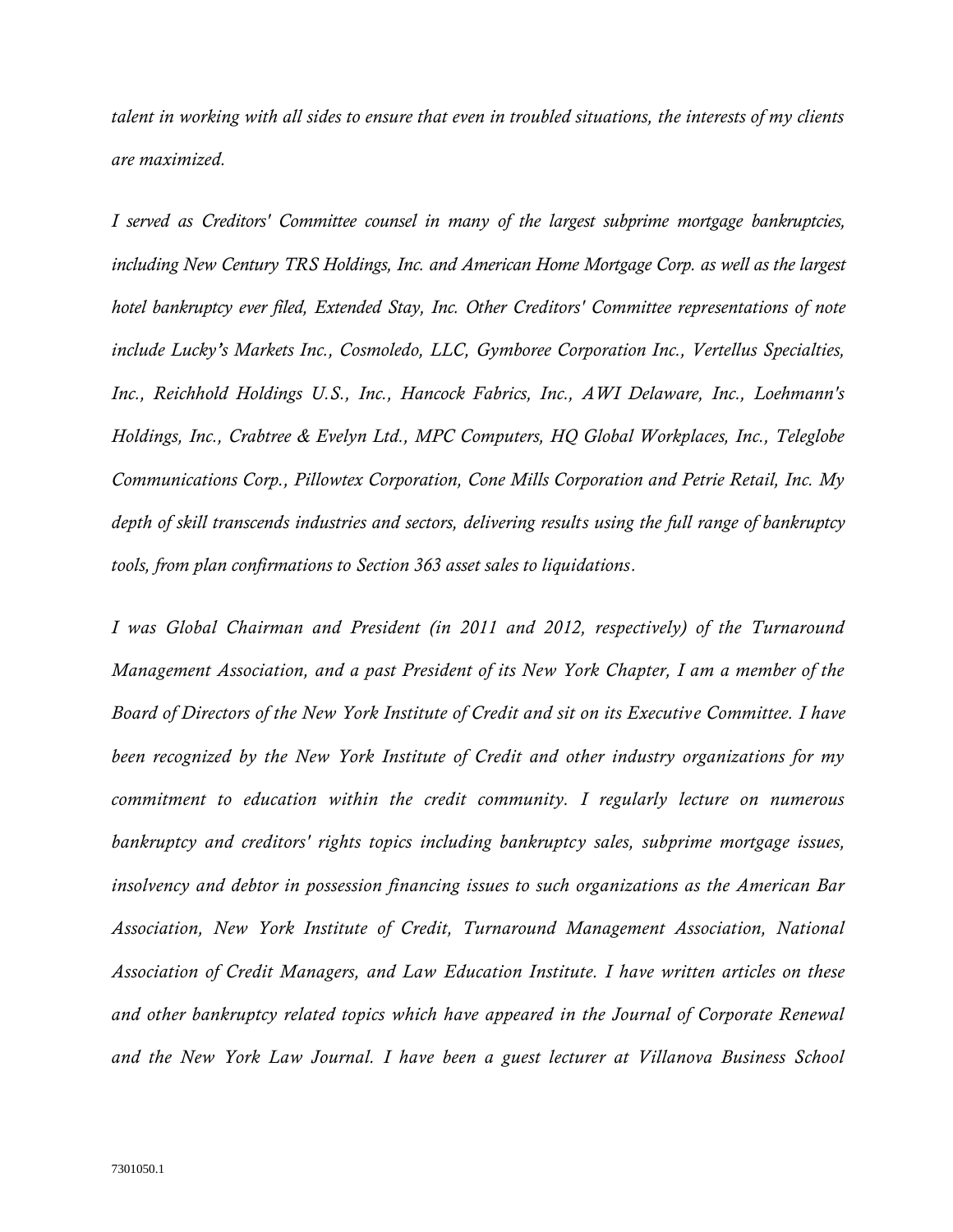*addressing developing issues in the restructuring arena. For the last 14 years I have moderated a panel entitled "Views From The Bench" on behalf of the NYIC and the Philadelphia Chapter of TMA that brings together judges from Delaware, Philadelphia, New Jersey and New York to discuss vital, developing issues of bankruptcy law.*

*I have served as Managing Partner of Hahn & Hessen LLP from 2010 through the present. I am admitted to practice before the United States Supreme Court and the United States Court of Appeals for the Second and Third Circuits. I am a member of the New York State and American Bar Associations.*

### **IV.** General pertinent experience:

*I have been involved in significant bankruptcy litigation related to all types of actions, including but not limited to complex plan confirmations and appeals, 363 disputes, preference, fraudulent conveyance, D&O, WARN, environment, labor and tax.*

*I have also participated in mediations representing the liquidating trustee or responsible person in numerous bankruptcy proceedings filed in both the Southern District of New York and the District of Delaware; in addition, I have acted as mediator in a number of preference actions in the Quebecor Works (USA) bankruptcy proceeding in the Southern District of New York.*

#### **V.** Mediation training:

*In December 2018, I attended the 40-hour mediation program offered by American Bankruptcy Institutes in conjunction with St. John's University School of Law in December 2018.*